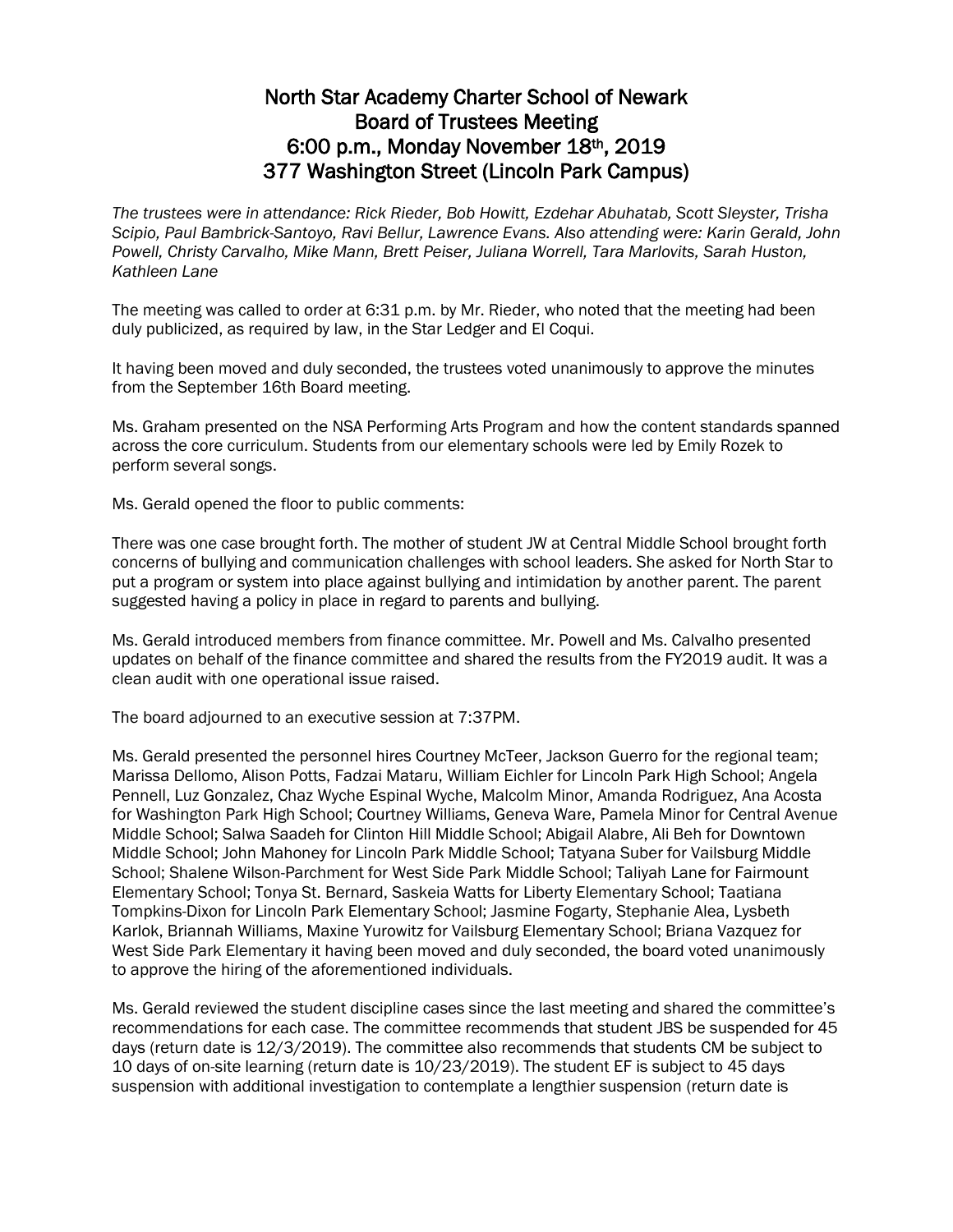1/21/2020). After discussion, it having been moved and duly seconded, the board voted unanimously to approve the aforementioned recommendation.

Mr. Peiser presented The City Fund presentation.

After declaring a desire to return to open session, it having been moved and duly seconded, the Board voted unanimously to reconvene in open session at 7:53PM.

Ms. Gerald gave an update on Newark Enrolls Memo of Understanding. The board discussed changes to the agreement this year, whether the North Star should sign on again.

Ms. Gerald presented the resolution to approve 2018-19 AUDIT, it having been moved and seconded, the Board voted unanimously to approve 2018-19 AUDIT.

Ms. Gerald presented the resolution to approve FY2019 BUDGET TRANSFER, it having been moved and seconded, the Board voted unanimously to approve FY2019 BUDGET TRANSFER.

Ms. Gerald presented the resolution to approve FY2020 BUDGET TRANSFER, it having been moved and seconded, the Board voted unanimously to approve FY2020 BUDGET TRANSFER.

Ms. Gerald presented the resolution to approve CHECK REGISTER and PURCHASE ORDERS it having been moved and seconded, the Board voted unanimously to approve CHECK REGISTER and PURCHASE ORDERS.

Ms. Gerald presented the resolution to approve BUDGET, BALANCE SHEET and TREASURER'S REPORT it having been moved and seconded, the Board voted unanimously to approve BUDGET, BALANCE SHEET and TREASURER'S REPORT

Ms. Gerald presented a resolution to review HIB INVESTIGATION FORMS after discussion, it having been moved and seconded, the Board voted unanimously to approve HIB INVESTIGATION FORMS which found no incidence of HIB.

Ms. Gerald presented a resolution to approve the FY2019 Individuals with Disabilities Act (IDEA) application. After discussion, it having been moved and seconded, the Board voted unanimously to approve the resolution as described in Resolution to Approve Individuals with Disabilities Act (IDEA) Application.

Ms. Gerald presented the Transit Benefit form for approval, it having been moved and duly seconded, the Board voted unanimously to approve the Transit Benefit.

Ms. Gerald presented the resolution to approve the ERESC Contract for Special Education Services. After discussion, it having been moved and duly seconded, the Board voted unanimously to approve the 2018-19 annual report as described in Resolution to Approve the ERESC Contract for Special Education Services.

Ms. Gerald presented the preliminary resolution to award Contract for Bid Furn-2020. After discussion, it having been moved and duly seconded, the Board voted unanimously to award Bid Furn-2020 contract.

Ms. Gerald presented the preliminary resolution to renew Contract for Bid HVAC-2018. After discussion, it having been moved and duly seconded, the Board voted unanimously to renew Bid HVAC-2018 contract.